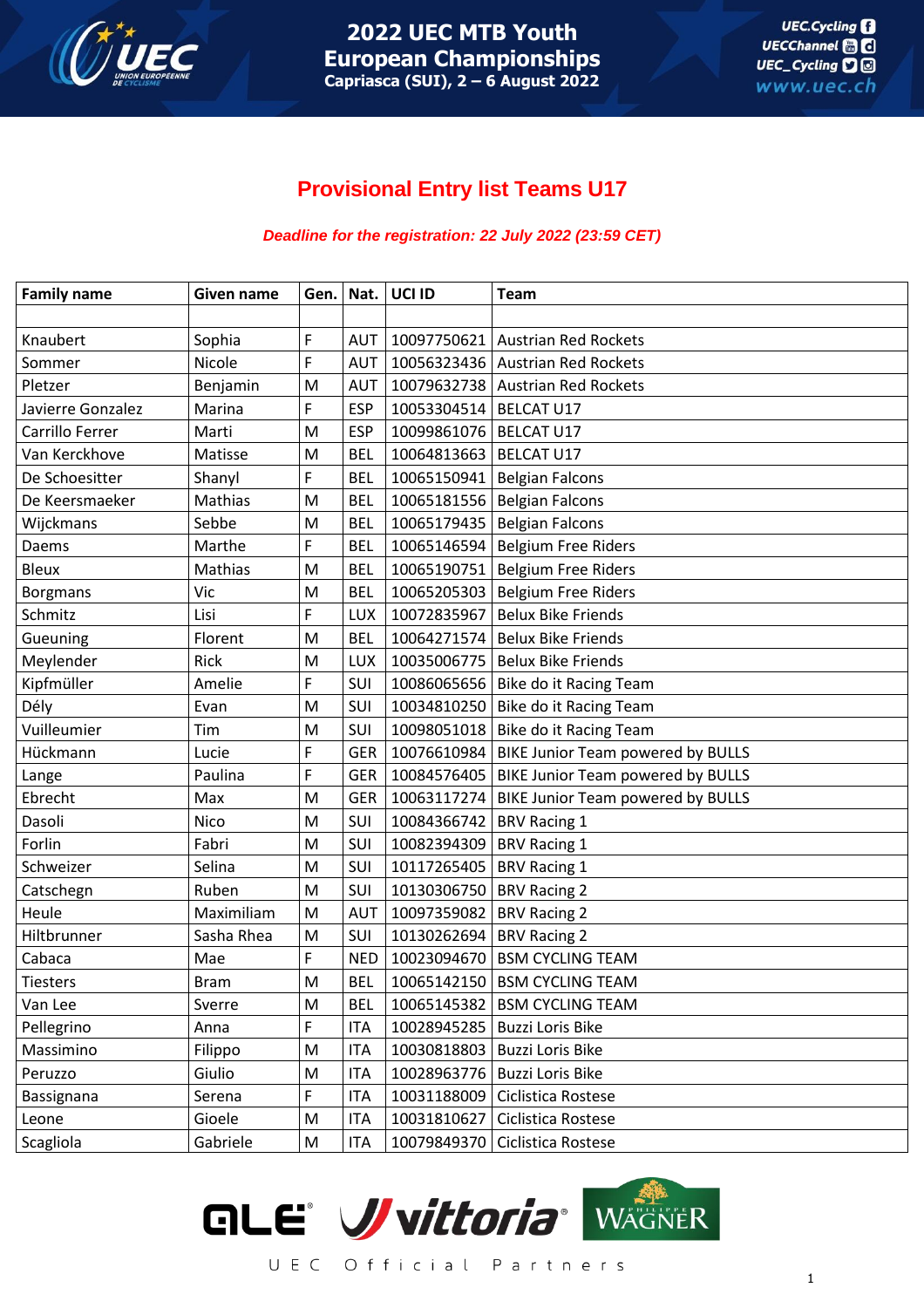

| Harders<br>M<br>10056406288   Dutch Fighters<br>NED  <br>Jasper<br>Solen<br>10023246739 Dutch Fighters<br>Keije<br>M<br>NED  <br>F<br>10065162964   Flanders MTB Team<br>Ilken<br><b>BEL</b><br>Seynave |  |
|---------------------------------------------------------------------------------------------------------------------------------------------------------------------------------------------------------|--|
|                                                                                                                                                                                                         |  |
|                                                                                                                                                                                                         |  |
|                                                                                                                                                                                                         |  |
| Mathe<br>10065192165   Flanders MTB Team<br>Ennekens<br><b>BEL</b><br>M                                                                                                                                 |  |
| Van Elsen<br>Kobe<br>M<br><b>BEL</b><br>10087647968   Flanders MTB Team                                                                                                                                 |  |
| F<br>Macolova<br>Amalie<br>10022108405   HEAD Bike Team<br><b>CZE</b>                                                                                                                                   |  |
| Musalek<br>Jakub<br>M<br><b>CZE</b><br>10063272575   HEAD Bike Team                                                                                                                                     |  |
| Saidl<br><b>CZE</b><br>10115819802   HEAD Bike Team<br>Filip<br>M                                                                                                                                       |  |
| F<br>Stribna<br>Julie<br><b>CZE</b><br>10116006829   HEAD Pro Team/Superior                                                                                                                             |  |
| 10048207768   HEAD Pro Team/Superior<br>Najser<br>Karel<br>M<br><b>CZE</b>                                                                                                                              |  |
| 10092365000   HEAD Pro Team/Superior<br>Sykora<br>Vaclav<br>M<br><b>CZE</b>                                                                                                                             |  |
| HRM-Germany 2 powered by B&W bike.cases Merida                                                                                                                                                          |  |
| F<br>10054421125<br>Huber<br>Lina<br><b>GER</b><br>Team                                                                                                                                                 |  |
| HRM-Germany 2 powered by B&W bike.cases Merida                                                                                                                                                          |  |
| M<br>GER  <br>10076664740<br>Team<br>Bauer<br>Linus                                                                                                                                                     |  |
| HRM-Germany 2 powered by B&W bike.cases Merida                                                                                                                                                          |  |
| 10072538806 Team<br>Pangerl<br>GER  <br>Leo<br>M                                                                                                                                                        |  |
| F<br>Joëlle<br>Urech<br>SUI<br>10095762424   KA BOOM - KRAPF Switzerland                                                                                                                                |  |
| Hunziker<br>Julian<br>SUI<br>M<br>10096046552   KA BOOM - KRAPF Switzerland                                                                                                                             |  |
| SUI<br>Walser<br>Fabrice<br>M<br>10093687230   KA BOOM - KRAPF Switzerland                                                                                                                              |  |
| Koivula<br>F<br>Ella<br><b>FIN</b><br>10045853702   Korska Racing Team - Finland                                                                                                                        |  |
| M<br><b>FIN</b><br>10045860671   Korska Racing Team - Finland<br>Jalonen<br>Viljami                                                                                                                     |  |
| Kylmäniemi<br>Kalle<br>M<br><b>FIN</b><br>10045849355   Korska Racing Team - Finland                                                                                                                    |  |
| F<br>Pflüger<br>Pia<br>10045711333 LEXWARE MOUNTAINBIKE TEAM<br><b>GER</b>                                                                                                                              |  |
| Feige<br>Patrick<br>M<br><b>GER</b><br>10072545775   LEXWARE MOUNTAINBIKE TEAM                                                                                                                          |  |
| Riesterer<br>Ole Jan<br>M<br><b>GER</b><br>10096433441   LEXWARE MOUNTAINBIKE TEAM                                                                                                                      |  |
| F<br>10071825248   LEXWARE MOUNTAINBIKE TEAM II<br>Weeger<br>Charlotte<br><b>GER</b>                                                                                                                    |  |
| Schmidt<br>Emil<br>10092555865   LEXWARE MOUNTAINBIKE TEAM II<br>M<br>GER                                                                                                                               |  |
| See<br>Emilian<br>M<br>GER<br>10046112164   LEXWARE MOUNTAINBIKE TEAM II                                                                                                                                |  |
| F<br>Jedličková<br><b>CZE</b><br>10079504113   MS BIKE ACADEMY RACING A<br>Nela                                                                                                                         |  |
| Lehký<br>M<br><b>CZE</b><br>10106916414   MS BIKE ACADEMY RACING A<br>Jan                                                                                                                               |  |
| Pilař<br><b>CZE</b><br>Patrik<br>M<br>10080972752   MS BIKE ACADEMY RACING A                                                                                                                            |  |
| F<br>SUI<br>Bachmann<br>Simona<br>101208869<br><b>MTB Bootsrider Team</b>                                                                                                                               |  |
| Hofmann<br>Tobias<br>SUI<br>101221677<br><b>MTB Bootsrider Team</b><br>M                                                                                                                                |  |
| M<br>SUI<br>MTB Bootsrider Team<br>Stirnimann<br>Tom<br>101227791                                                                                                                                       |  |
| Ålsjö<br>F<br>10084440807<br>Elin<br>SWE<br><b>NEA Sweden</b>                                                                                                                                           |  |
| <b>Nils</b><br><b>NEA Sweden</b><br>Johansson<br>M<br>SWE   10022656049                                                                                                                                 |  |
| 10022577742<br>Unger<br>M<br>SWE<br><b>NEA Sweden</b><br>Anton                                                                                                                                          |  |
| F<br>Ekroll<br>NOR   10020488202<br>Eline<br>Norway                                                                                                                                                     |  |
| Peder Wettre<br>10060789880<br>Andreassen<br>M<br><b>NOR</b><br>Norway                                                                                                                                  |  |
| <b>Emil August</b><br>NOR   10094080179<br>M<br>Norway<br>Longva                                                                                                                                        |  |
| F<br>Thalia<br><b>BEL</b><br>10122962840<br>Optimus-Argenta Cycling Team<br>Ivens                                                                                                                       |  |
| <b>BEL</b><br>10065187115<br>Optimus-Argenta Cycling Team<br>M<br>Ryan<br>Laenen                                                                                                                        |  |

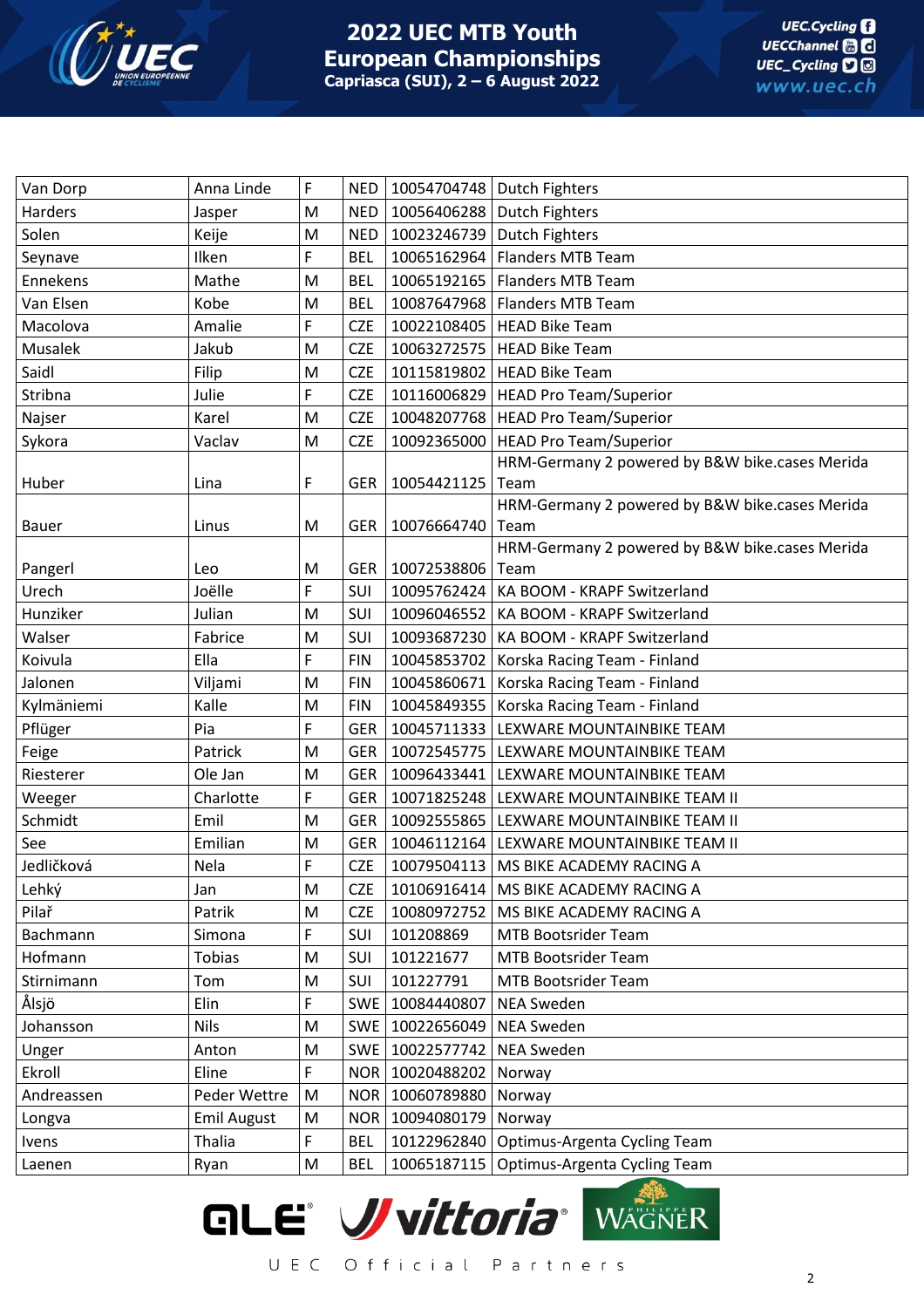

| Vanhoudt             | Yoren          | M         | <b>BEL</b> |                                 | 10065141039   Optimus-Argenta Cycling Team             |
|----------------------|----------------|-----------|------------|---------------------------------|--------------------------------------------------------|
| Cuatrecasas Aguilera | Silvia         | F         | <b>ESP</b> |                                 | 10110684660   RADIKALBIKES RACING TEAM                 |
| Farrés Ricart        | Aleix          | M         | <b>ESP</b> |                                 | 10041046845   RADIKALBIKES RACING TEAM                 |
| Marco Garcia         | Alex           | M         | <b>ESP</b> |                                 | 10075385754   RADIKALBIKES RACING TEAM                 |
| Hanakova             | Anna           | F         | <b>CZE</b> |                                 | 10078036783   Rexnonix Racing Team                     |
| Habr                 | Jakub          | M         | <b>CZE</b> |                                 | 10114189693   Rexonix Racing Team                      |
| Mitas                | Robert         | M         | <b>CZE</b> |                                 | 10047339216   Rexonix Racing Team                      |
| Taylor               | Daisy          | F         | GBR        |                                 | 10129927238   RFC Scozia Centrale                      |
| Blyth                | Oliver         | M         |            |                                 | GBR   10128211954   RFC Scozia Centrale                |
| Mcdonald             | Innes          | M         | GBR        |                                 | 10084189617   RFC Scozia Centrale                      |
| Holmes               | Lacey          | F         | GBR        |                                 | 10088787922   Ride for Charlie Scotland                |
| Ogilvie              | Rory           | M         | GBR        |                                 | 10129155278   Ride for Charlie Scotland                |
| Vorster              | Ruan           | M         | GBR        |                                 | 10092216163   Ride for Charlie Scotland                |
| Easeen               | Monera         | M         | <b>ISR</b> |                                 | 10118080609 riders shefaram                            |
| Karkaby              | Edwar          | M         | <b>ISR</b> |                                 | 10131273316 riders shefaram                            |
| Yousef               | Rageb          | M         | <b>ISR</b> |                                 | 10131273518 riders shefaram                            |
| Klink                | Madeleine      | F         | GER        |                                 | 10072546886   SC Hausach Tekfor/Schmidt BikeShop       |
| Kopp                 | Felix          | M         |            |                                 | GER   10062598528   SC Hausach Tekfor/Schmidt BikeShop |
| Uhl                  | Marlon         | M         | GER        |                                 | 10063923384 SC Hausach Tekfor/Schmidt BikeShop         |
| Allsop               | Lucy           | F         |            |                                 | GBR   10063717563   Shires Ride For Charlie            |
| Hart                 | Alex           | M         | GBR        |                                 | 10064422431 Shires Ride For Charlie                    |
| Tinsley              | Lewis          | M         |            |                                 | GBR   10129157096   Shires Ride For Charlie            |
| Geuting              | Ilke           | F         | GER        |                                 | 10080390247 South West Germany 1                       |
| Rümmele              | Felix          | M         | <b>GER</b> |                                 | 10103194341 South West Germany 1                       |
| Witzack              | Elijah         | M         | GER        |                                 | 10105218611 South West Germany 1                       |
| Rochel               | Leni           | F         | <b>GER</b> |                                 | 10099321718 South West Germany 2                       |
| Bossong              | <b>Silas</b>   | M         | GER        |                                 | 10036429948 South West Germany 2                       |
| Frehde               | Elias          | M         | GER        |                                 | 10061914575 South West Germany 2                       |
| Judith Friederike    | Rottmann       | F         |            |                                 | GER   10055695259   South West Germany 3               |
| Sven                 | Pollack        | M         |            |                                 | GER   10077529858   South West Germany 3               |
| Tom                  | <b>Bußmann</b> | ${\sf M}$ |            |                                 | GER   10107549944   South West Germany 3               |
| Hassid               | Mika           | F         | <b>ISR</b> | 10115994200 SR                  |                                                        |
| Kadshai              | Roy            | M         | <b>ISR</b> | 10119675045 SR                  |                                                        |
| Lifshitz             | Yoav           | M         | <b>ISR</b> | 10100358709 SR                  |                                                        |
| Hafner               | Patricia       | F         | <b>GER</b> |                                 | 10084245288   Stevens Schubert Racing Team U17         |
| Tämmerich            | Luca           | M         | <b>GER</b> | 10059619719                     | <b>Stevens Schubert Racing Team U17</b>                |
| Weixler              | Nico           | M         | <b>GER</b> | 10096828818                     | Stevens Schubert Racing Team U17                       |
| Rutkvist             | Inez           | F         |            | SWE   10081415013   SwedenBlue2 |                                                        |
| Laago                | Jakob          | M         |            | SWE   10022467103               | SwedenBlue2                                            |
| Lindberg             | Sixten         | M         |            | SWE   10053599453               | SwedenBlue2                                            |
| Åberg                | Filippa        | F         | SWE        | 10022511458                     | SwedenBlue3                                            |
| Adell                | Axel           | M         |            | SWE   10022663931               | SwedenBlue3                                            |
| Eklund               | Jakob          | M         |            | SWE   10092084912               | SwedenBlue3                                            |

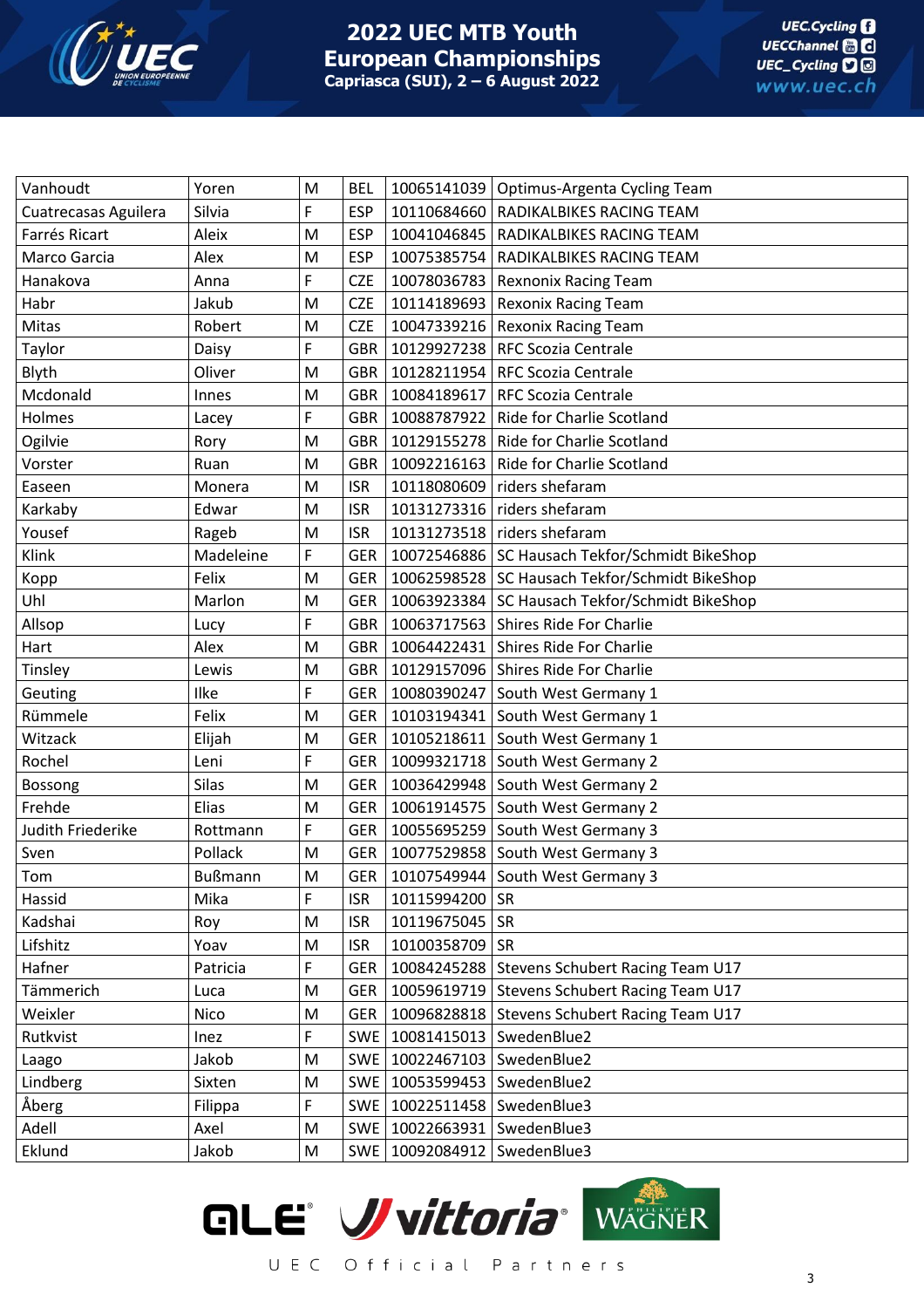

| Hosner           | Sereina        | F | SUI        |                                 | 10096394237 Swiss Mittelland Team                           |
|------------------|----------------|---|------------|---------------------------------|-------------------------------------------------------------|
| Häfliger         | Levi           | M | SUI        |                                 | 10123272735   Swiss Mittelland Team                         |
| Minder           | Timon          | M | SUI        |                                 | 10110117111   Swiss Mittelland Team                         |
| <b>Bregg</b>     | Joya           | F | SUI        |                                 | 10123480273   Swiss MTB Riders                              |
| Droux            | Simon          | M | SUI        |                                 | 10060762303 Swiss MTB Riders                                |
| Escrieut         | Léo            | M | SUI        |                                 | 10107681401   Swiss MTB Riders                              |
| Mena Lopez       | Ana Maria      | M | <b>ESP</b> |                                 | 10041613485   Symisur Centauro - Ciclos cabello - Arjonilla |
| Diaz Gavilan     | Victor         | M | <b>ESP</b> |                                 | 10088922914   Symisur Centauro - Ciclos Cabello - Arjonilla |
| Sanchez Hurtado  | Francisco Jose | M | <b>ESP</b> |                                 | 10048809370 Symisur Centauro - Cliclos Cabello - Arjonilla  |
| Hernandez Rincon | Claudia        | F | <b>ESP</b> |                                 | 10088829348 SYMISUR CENTAURO QALATBIKE                      |
| Franco Galego    | Hugo           | M | <b>ESP</b> |                                 | 10038813522 Symisur Centauro Qalatbike                      |
| Parrado Hotigosa | Guillermo      | M | <b>ESP</b> |                                 | 10037584753 SYMISUR CENTAURO QALATBIKE                      |
| Poppelaars       | Elena          | F | <b>NED</b> |                                 | 10058331740 Team B.E.L. NL                                  |
| Van Waardenburg  | Björn          | M | <b>NED</b> |                                 | 10064119812 Team B.E.L. NL                                  |
| Viveen           | Luuk           | M | NED        |                                 | 10101410652   Team B.E.L. NL                                |
| Abma             | Maureen        | F |            |                                 | NED   10023100128   Team FMJ Holland                        |
| Hoefmans         | Finn           | M | NED        | 10048487957                     | <b>Team FMJ Holland</b>                                     |
| Van Der Made     | Jorn           | M | <b>NED</b> |                                 | 10023153274 Team FMJ Holland                                |
| Gremaud          | Valentin       | M | SUI        |                                 | 10096049481   Team Fribourg Cyccling Development            |
| Gret             | Noémie         | F | SUI        |                                 | 10052447981   Team Fribourg Cycling Development 1           |
| Rouiller         | Pauline        | F | SUI        |                                 | 10034809745   Team Fribourg Cycling Development 1           |
| Dafflon          | Nathan         | M | SUI        |                                 | 10003581708   Team Fribourg Cycling Development 1           |
| Dénervaud        | Thom           | M | SUI        |                                 | 10050547185 Team Fribourg Cycling Development 1             |
| Toth             | Noel           | M | SUI        |                                 | 10093901337 Team Fribourg Cycling Development 1             |
| Aasebø           | Kamilla        | F | <b>NOR</b> | 10073612775                     | <b>Team Norway</b>                                          |
|                  | Sara           |   |            |                                 |                                                             |
| Hoven            | Bergsholm      | F |            | NOR   10117993309   Team Norway |                                                             |
| <b>Bjerke</b>    | Elias Ekroll   | M |            | NOR   10073613482               | <b>Team Norway</b>                                          |
| Hoff             | Fabian Gilen   | M |            | NOR   10106658655   Team Norway |                                                             |
| Laforce          | Aksel          | M |            | NOR   10061437760   Team Norway |                                                             |
| Landén           | Sindre Moe     | M |            | NOR   10093894162   Team Norway |                                                             |
| <b>Berg</b>      | Linnea         | F |            |                                 | NOR   10094638032   Team Norway X                           |
| Aksnes           | Linus          | M |            |                                 | NOR   10110852085   Team Norway X                           |
| Skjolden         | Sondre Elias   | M |            |                                 | NOR   10093867688   Team Norway X                           |
| Porta            | Elise          | F | <b>FRA</b> |                                 | 10072118268 Team Sud France U17                             |
| Hampiaux         | Killian        | M | <b>FRA</b> |                                 | 10066023032 Team Sud France U17                             |
| Rihet            | Théo           | M | <b>FRA</b> |                                 | 10066026365 Team Sud France U17                             |
| Lallemang        | Lena           | F | <b>LUX</b> |                                 | 10035007684   TEAM SUPER LUX                                |
| Didion           | Clément        | M | <b>BEL</b> |                                 | 10078299592   TEAM SUPER LUX                                |
| Genten           | Luis           | M | <b>BEL</b> |                                 | 10078299794   TEAM SUPERLUXE                                |
| Chavaillaz       | Maelys         | F | SUI        | 10116044619 Team Valais         |                                                             |
| Contesse         | Thibaud        | M | SUI        | 10034789032 Team Valais         |                                                             |
| Silian           | Roméo          | M | SUI        | 10034810048 Team Valais         |                                                             |